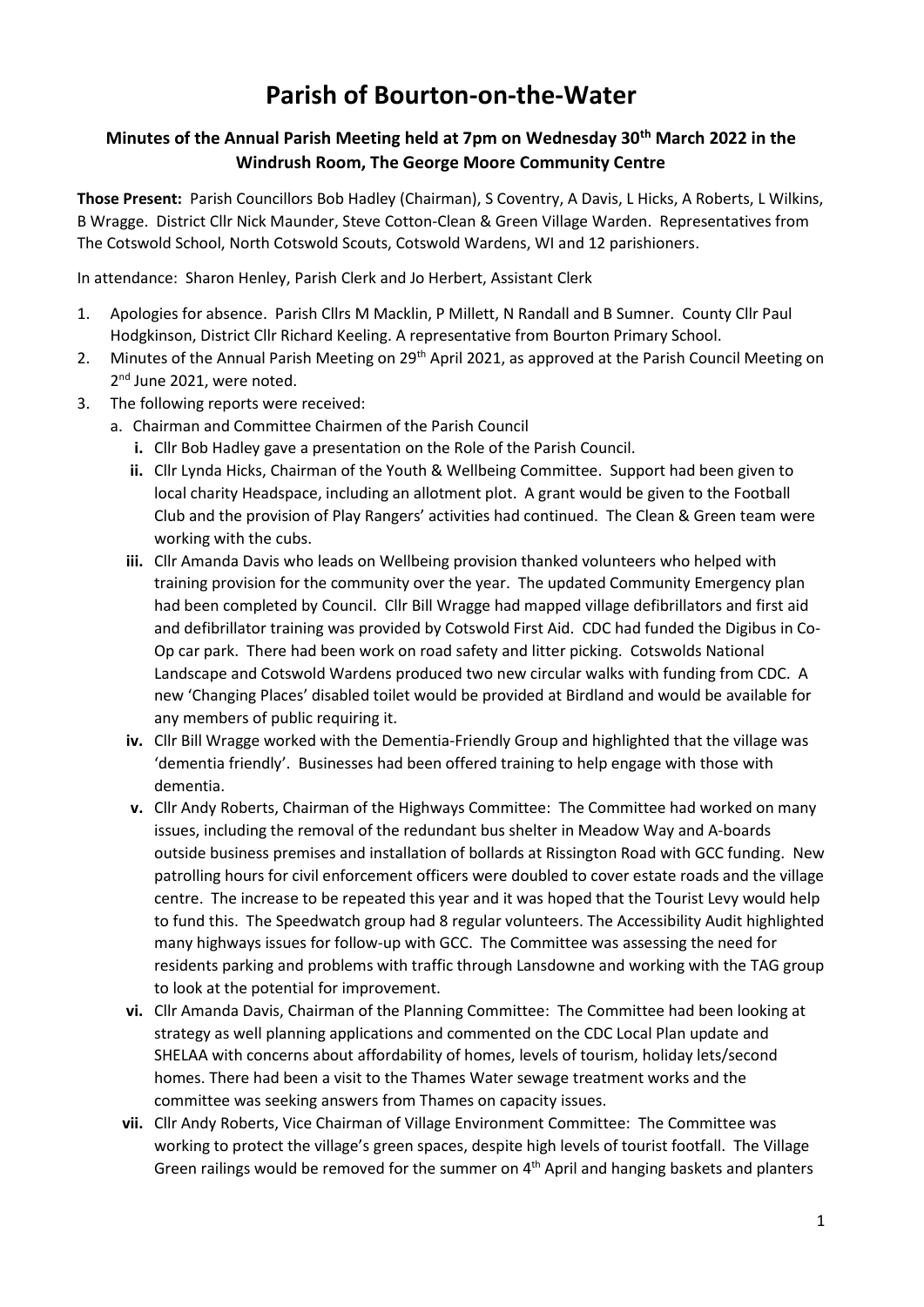would be installed. There would be a standardisation of finger signs. There would be a new tree survey following identification of a large number of trees that the Parish Council were responsible for. A new area was being cleared at Springvale allotments and the Len Hill Memorial in the Churchyard required removal, work was in progress to repair. Bin styles in the centre of the village were being rationalised with help from CDC. Additional burial space was being investigated.

**viii.**Cllr Bryan Sumner, Chairman of the GMCC Committee sent a report, read by the Clerk. The roof works were complete and it was hoped that no additional maintenance would be required for many years. The oil/gas chimney has been removed and it was planned to remove the redundant central heating boilers in the basement. There had been a loss of income from room hire during Covid but this had been offset by savings in other areas and public booking numbers were returning to pre-Covid levels.

Commercial lettings had continued almost unaltered with all leases having been renewed within the last 12 months and lease agreement documents updated, although rent increases were kept to a minimum. A new tenant, Zena the Barber, had been welcomed to The Old Chapel. Work was in hand to address matters raised in the Fire Safety Audit, although all major deficiencies had been resolved. The completion of the registered title of the building was still ongoing following repeated attempts to rectify the situation with the official bodies but the situation was now being resolved by the UK Land Registry. The office staff and committee were thanked for their hard work over the last 12 months.

## b. **County and Ward District Councillors**

**i.** County Cllr Paul Hodgkinson's report was read out by the Chairman. There had been a sharp rise in Covid cases and all were urged to take care and get fully vaccinated. Cllr Hodgkinson is part of a task group looking at river pollution which has impacted the on the River Windrush. Police had been asked to conduct extra patrols around the village due to tourists parking in residential roads. The Tourism Action Group and Parish Council were investigating ways to better manage the traffic flow around the village at peak times and deter parking in residential streets. GCC Highways and Parking and residents to be consulted prior to developing ideas. The parish has been supported with grants, including for play equipment, the village event last September and the Platinum Jubilee celebrations.

Anyone interested in providing a home to a Ukrainian refugee should go to: [https://www.cotswold.gov.uk/communities-and-leisure/support-for-communities/ukraine](https://www.cotswold.gov.uk/communities-and-leisure/support-for-communities/ukraine-support/)[support/](https://www.cotswold.gov.uk/communities-and-leisure/support-for-communities/ukraine-support/)

- **ii.** Nick Maunder, District Cllr for Bourton Village: Two sites had been proposed for housing development in the CDC Local Plan update consultation; the old Countrywide site and Bourton Chase. It was hoped that there would be provision for affordable housing and local residents. The Tourist Levy at Rissington Road car park had raised over £55k in the past year and this was set aside for community and Parish Council initiatives to address the impacts of tourism. It had funded the Clean and Green Village Warden, larger litter and recycling bins in village centre, cofunded bollards in Rissington Road and supported the Accessibility Audit. Residents were urged to take part in future consultation on projects for funding from this source. Accessible walks and new play equipment also received CDC funding. A climate change grant was funding upgrades for the leisure centres in Bourton and Cirencester. The energy audit at the GMCC had looked at reducing emissions.
- c. The Police were unable to attend.
- d. Clean and Green Village Warden, Steve Cotton started in October for the benefit of residents as well as tourism. Projects included planting of wildflowers and tidying up of overgrown areas and litter picks. He would be working four days per week for the summer months from the following week.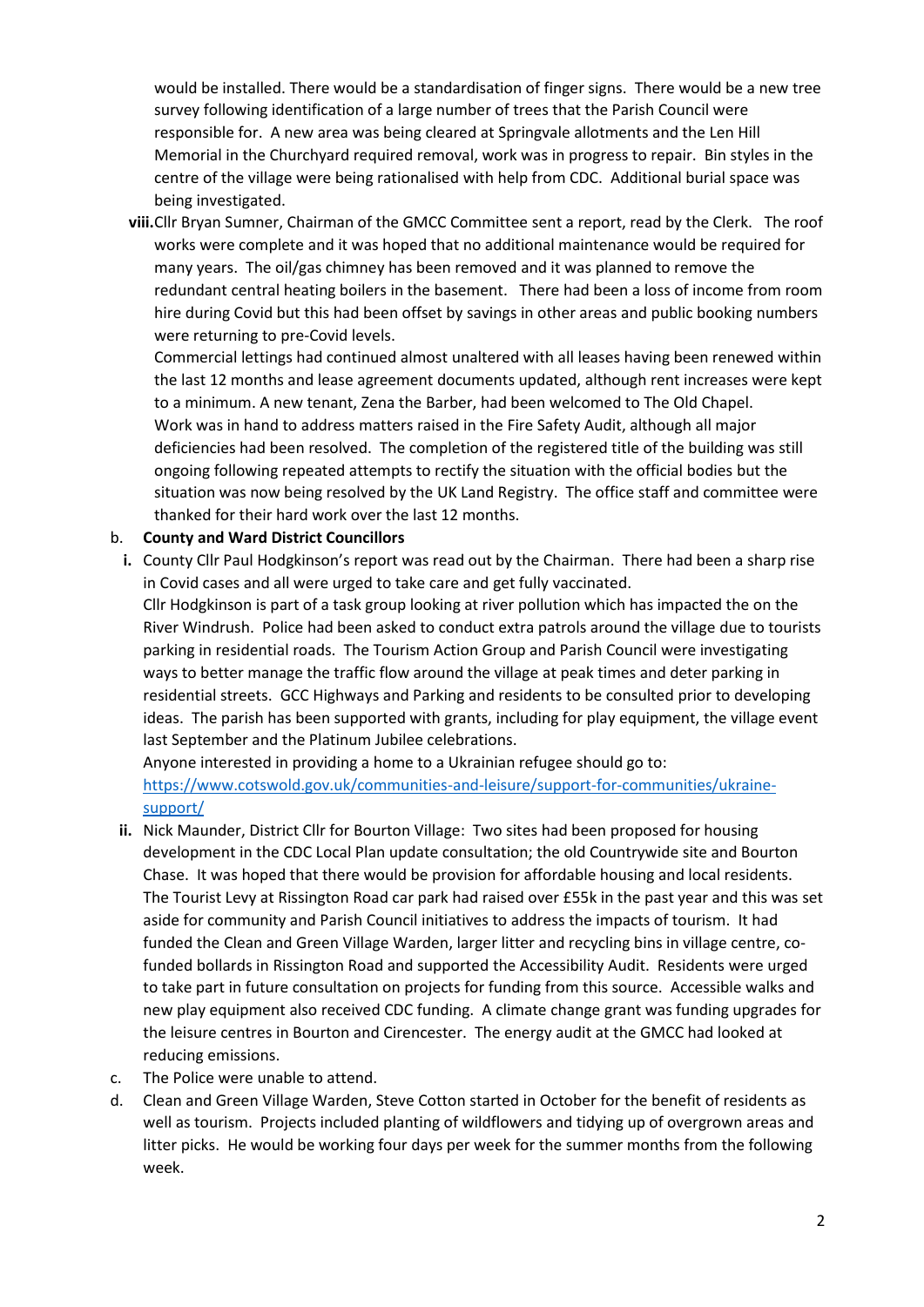- e. North Cotswold Scouts: There are currently five Scout groups; Chipping Campden, Moreton, Bourton, Northleach and Sevenhampton but Northleach had closed and hoped to re-open after Easter. Bourton Scouts, Explorer and Beaver sections had to close due to lack of leaders, although the Cubs have a strong section and Beavers will re-start after Easter. A new section called Squirrels for ages 4-5 has started and may open in Bourton. Volunteers are always needed for all sections, including leaders, helpers, Executive Committee members and the Baden Powell Hall Management Committee. Training is provided so please get in contact if you can help.
- f. Cotswold Wardens: This is the voluntary arm of the old AONB, now Cotswolds National Landscape and covers 29 parishes in Gloucestershire. Main warden activities are working parties, walk leading and education. Much work is in response to Gloucestershire Rights of Way team but the Wardens also assist the Gloucestershire Wildlife Trust at Greystones and the National Trust at Sherborne. The aim is for each parish to have a Parish Warden to patrol, maintain rights of way and report problems. Cotswold Wardens have recently been involved in the creation of two circular walks around Bourton. These will be waymarked and a map and walk details available, for completion in the next month.
- g. Bourton WI: The new president of Bourton WI advised that the group meet on the second Tuesday of every month in the Victoria Hall. The organisation is a social group who also campaign on women's health, wellbeing and equality. They met on-line during Covid but were now back to face-to-face meetings and celebrated their centenary last October. They have speakers booked for the rest of the year, a skittles competition, craft sales and are helping with afternoon tea for the Platinum Jubilee party. There is an annual fete in July to raise money for the local community and a garden party in August. The next meeting is on 12<sup>th</sup> April to hear a talk on Recycling with a Difference. Ladies are welcome to attend as a visitor.
- h. The Cotswold School's Deputy Head Teacher reported a challenging few years but they had kept open through lockdown, although all restrictions were now lifted. There were still some Covidsafe systems in place. They received funding for a new English block, two new science rooms and a clean and redecoration throughout the school. There was a new multi-use games area and part of the sports centre was extended with a new gym. They had received donations enabling them to open a new library after Easter. There were links with local organisations and some disadvantaged students were going out to local businesses. They received donations of laptops for disadvantaged students learning at home. They supported the local charity Headspace and drama students raised over £750. They opened a car park in field during the holidays for fundraising and charities were allowed 50% of takings if they volunteered. There are various after hours clubs and events and the school would like to start adult education and host a senior citizens' Christmas party. The students created a Code of Conduct 'Cotswold Charter'. Over £2,000 had been raised for the Ukraine. Parts of the Platinum Jubilee event would be held on the school fields.
- i. A representative from the Platinum Jubilee Committee highlighted the amazing group of volunteers and a large amount of event information was in the Bourton Browser for April. Any volunteers were welcome, please contact the Parish Clerk.
- j. Chairman's Report on Community Matters: These had been covered earlier in the meeting.
- k. Questions from the Electors:
	- i. A resident was concerned about the rise in the Parish Council's precept for 2022-23. From  $1<sup>st</sup>$ April there would be a rise of around 6% and other parish councils locally had much lower increases. In particular there had been a steep rise over the past 4 years and some households were struggling. The Chairman advised that several budget meetings had taken place but the rises were necessary to funds items such as a burial consultant and new election charges by CDC. The actual increase for a Band D property was 56p per month and there was currently no cap on Parish Council precepts, only for district and county councils. The resident urged the